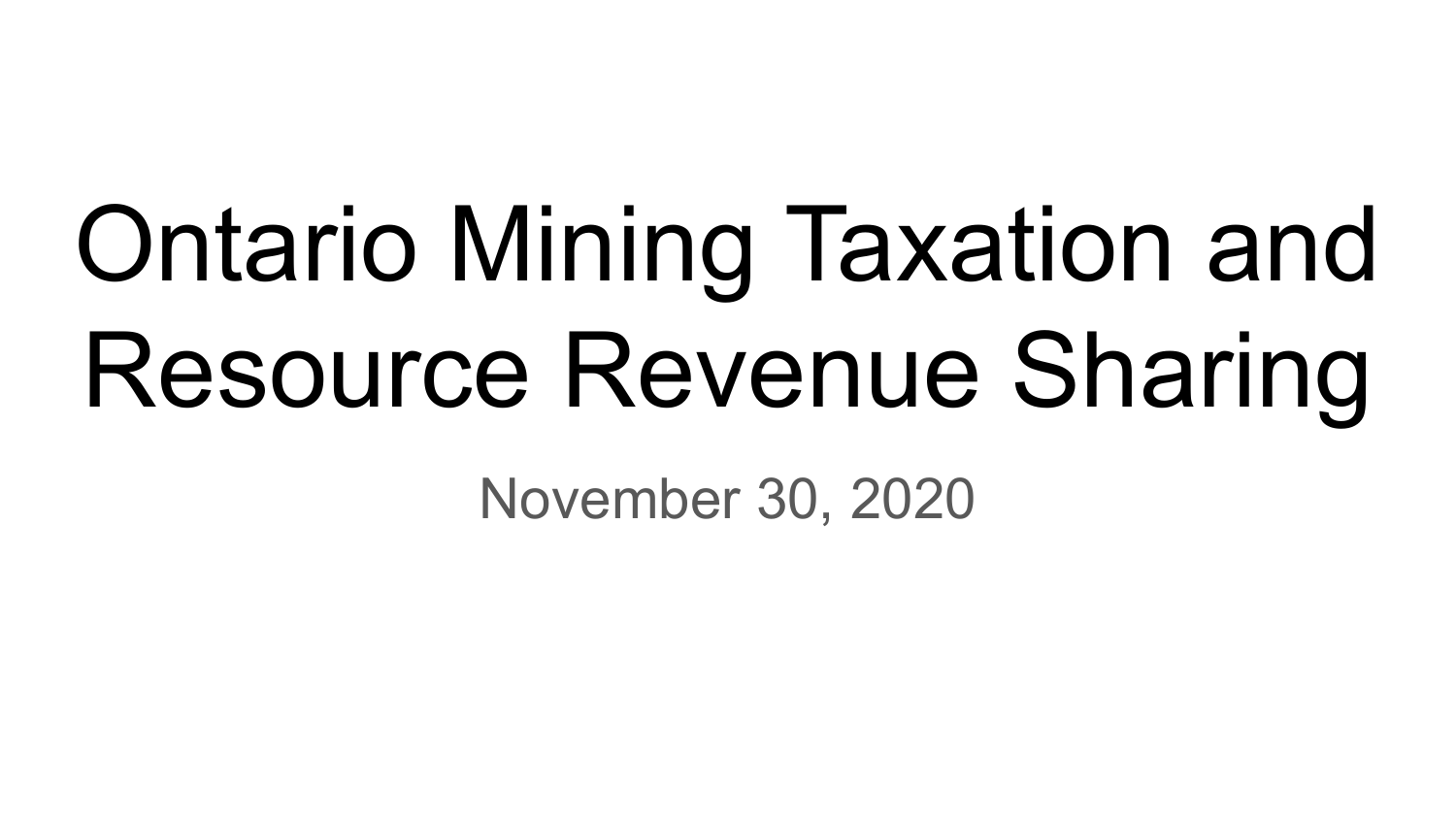# Ontario Mining Tax

● The tax applies to *taxable profits* in excess of \$500,000 at a rate of 10 percent per year — except for remote mines, which are taxed at a rate of 5 percent per year

● A complex formula is used to calculate taxable profits as only profits derived from *mining* — not from processing — are subject to the tax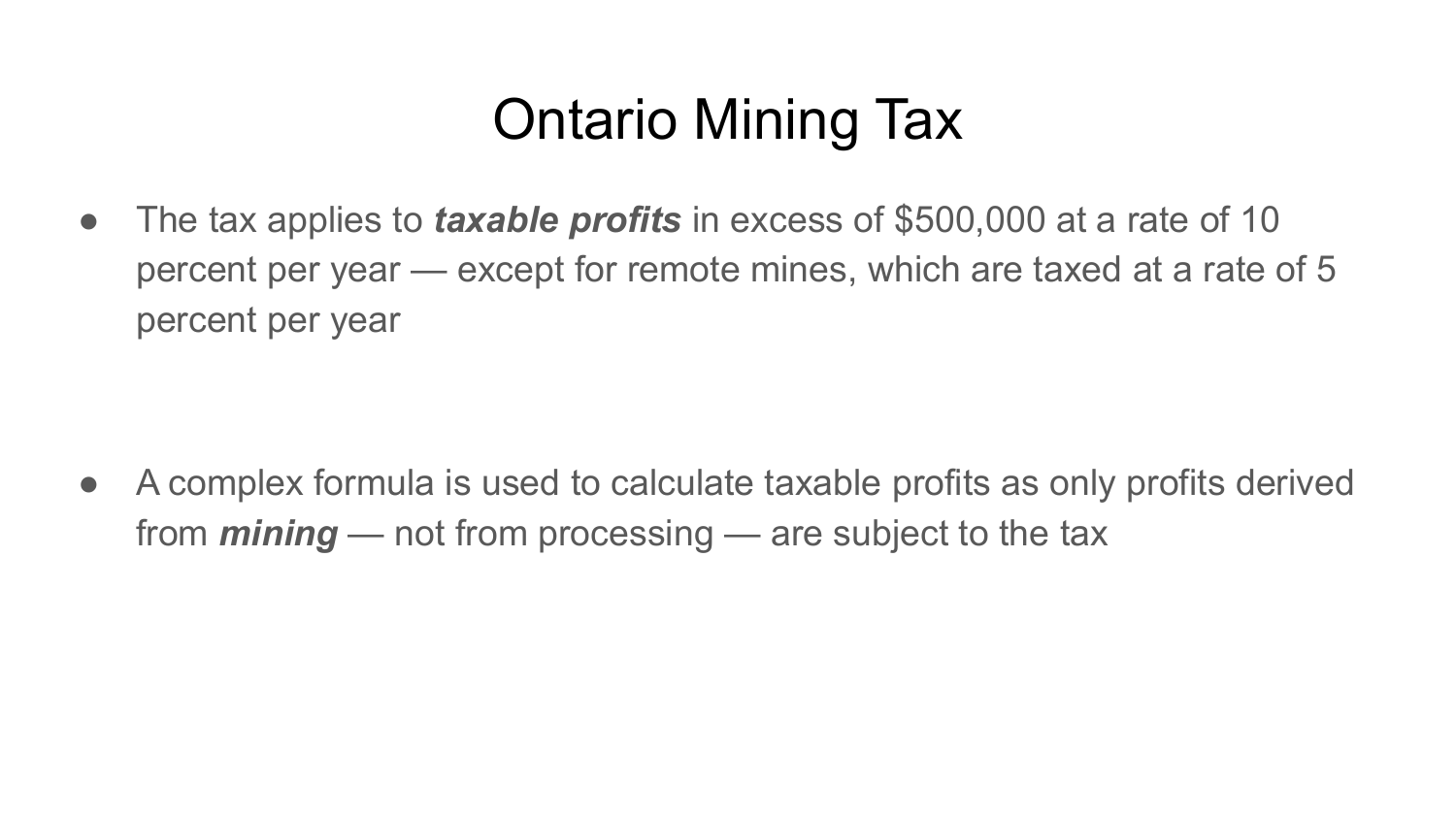# Calculating Profits

- For the purposes of calculating taxable profits, deductible expenses include:
	- Mining costs
	- Operating and maintenance expenses of "social assets," that is, facilities to attract and retain employees
	- Administrative costs
	- Scientific research conducted in Canada
	- Charitable donations relating to mining
	- Exploration and development expenses
	- Transportation expenses
	- Processing expenses
	- A "processing allowance" of no less than 15% and no more than 65% of total profits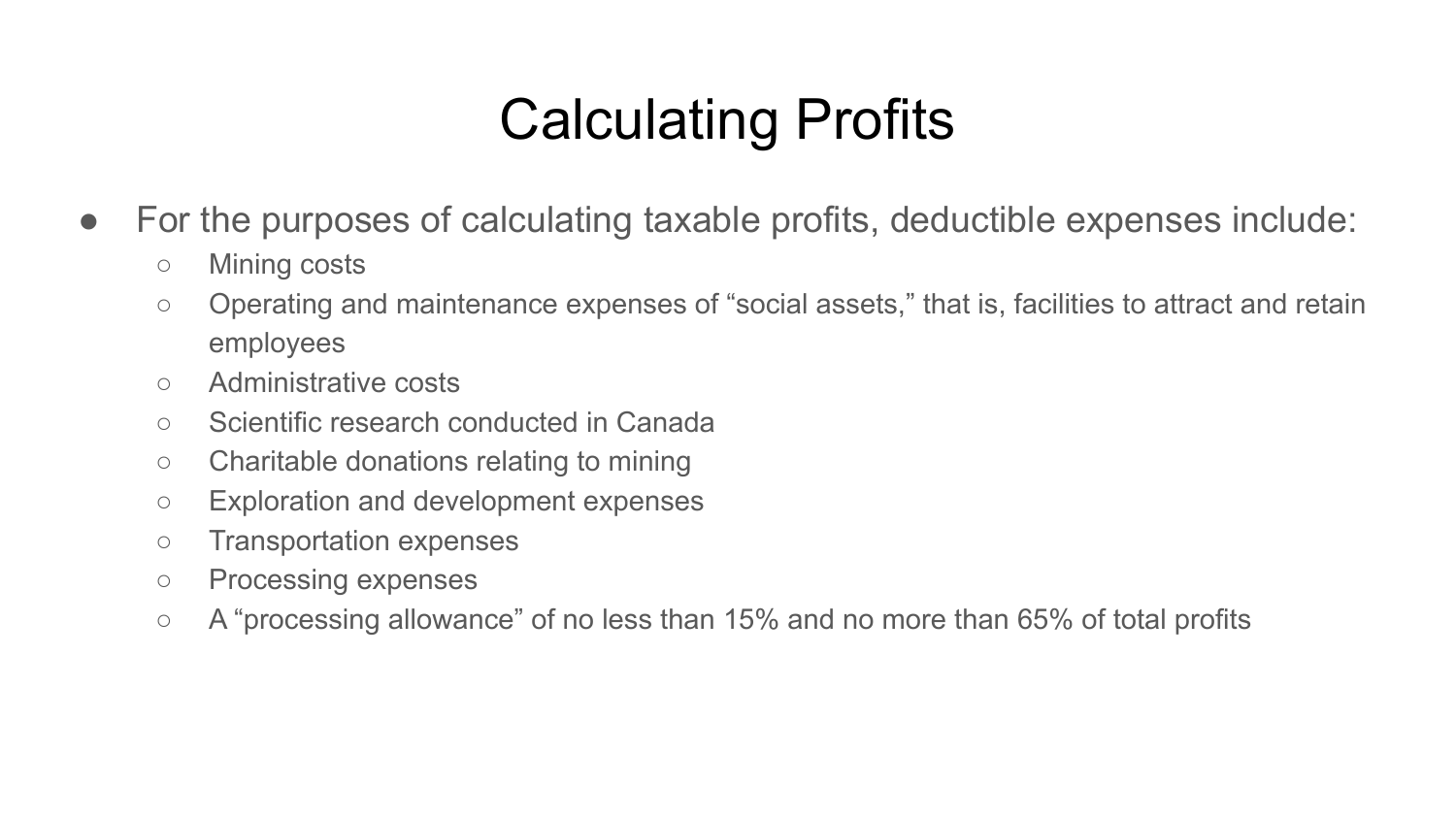# Exploration and Development Expenses

• Exploration and development expenses — the costs of finding and developing new mines — are 100 percent deductible at the discretion of the mine operator

● This means that mine operators can claim the full amount in one year or *carry them forward indefinitely* to minimize their taxes in profitable years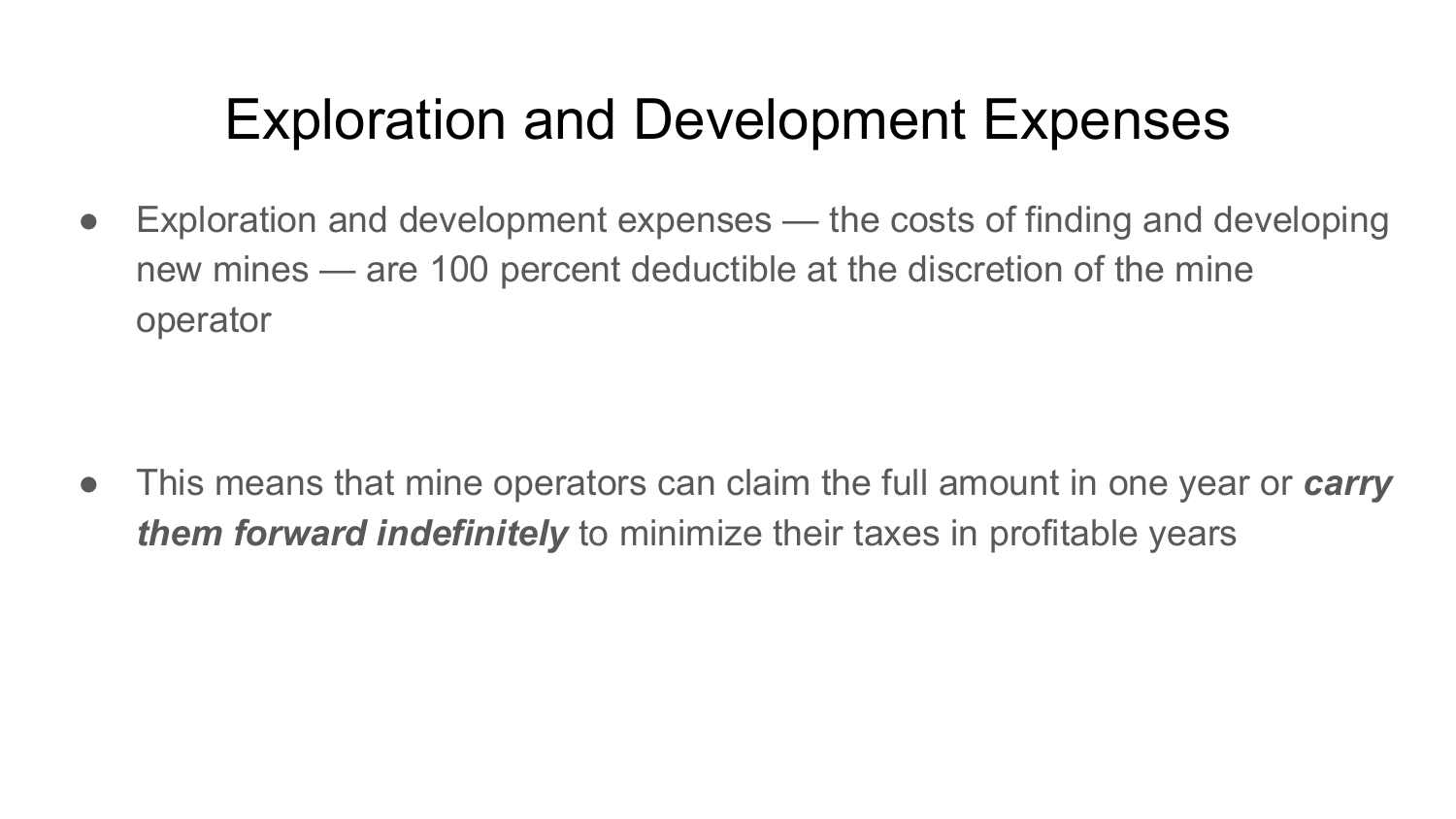# Exemptions for New Mines, Major Expansions and Remote Mines

• Profits up to \$10 million from new mines and "major expansions" are exempt for first 36 months (3 years) of commercial operations

● "Remote mines": Tax exempt period extended to 120 months (10 years), after which subject to a tax rate of 5 percent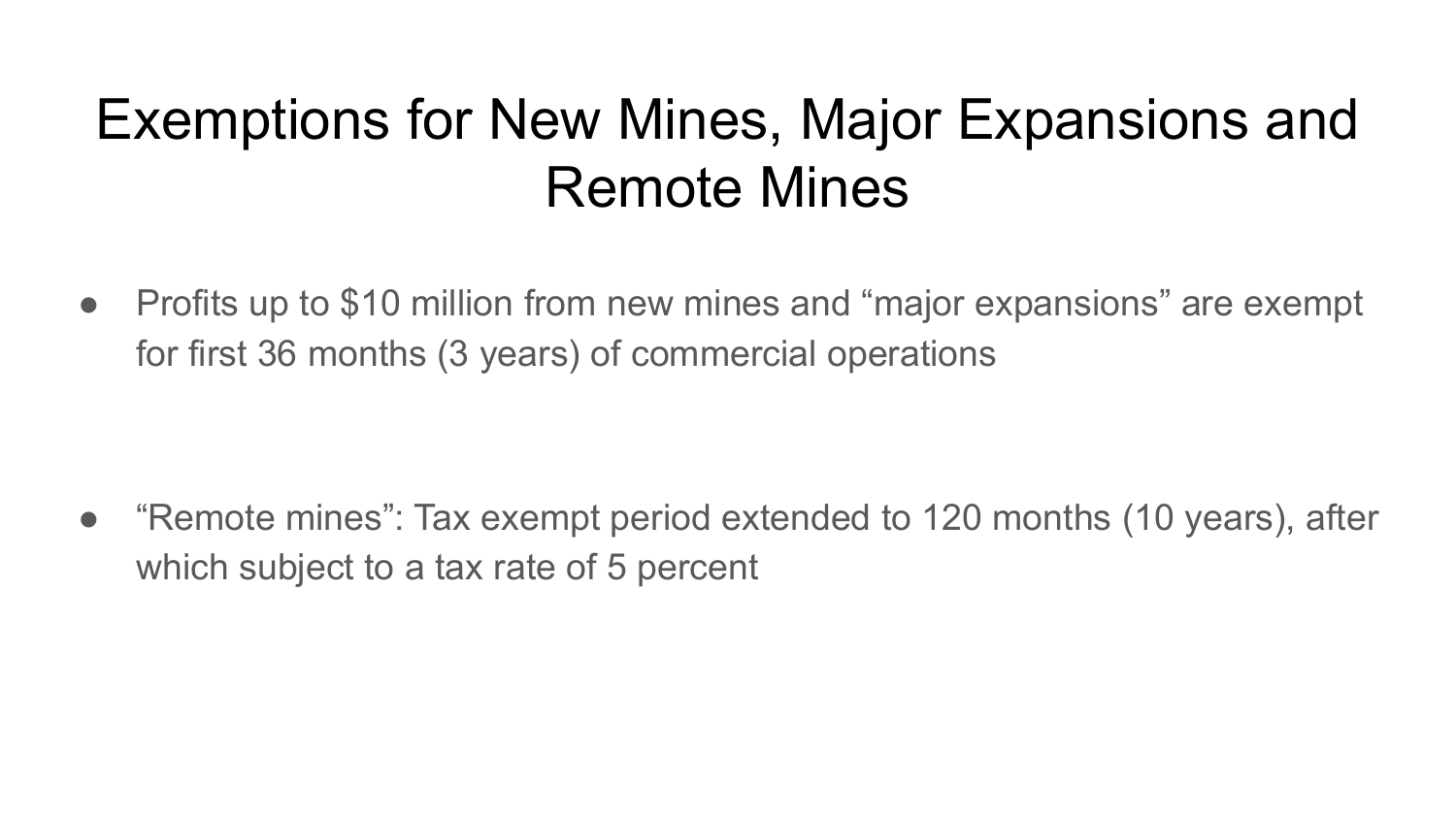# **Challenges**

- Economic Policy
	- Ontario's low marginal effective tax rate for mining distorts investment towards otherwise "inefficient" mining projects (Chen & Mintz, 2013)
- Tax Fairness
	- Ontario's mining tax system fails to deliver a "fair" return for the use of the public's non-renewable resources
- Transparency
	- Mining tax data is confidential, and it's virtually impossible for public to know how tax charges are calculated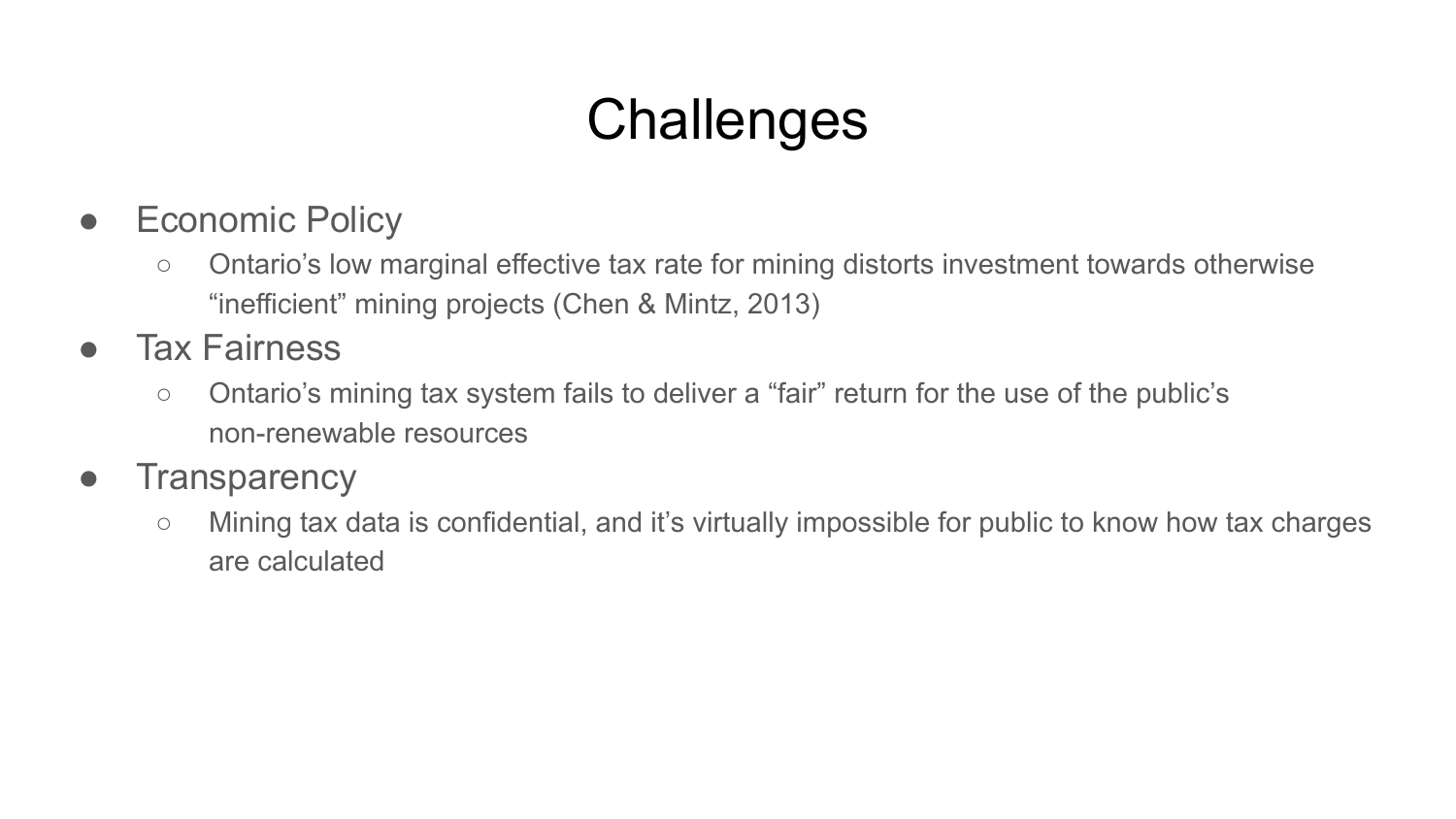# Gold Mining Company Tax Payments, 2019

| Company                    | <b>Ontario-based Gold</b><br>Revenues (\$) | <b>Reported Tax</b><br><b>Payments to Ontario</b><br>(as % of revenues) |
|----------------------------|--------------------------------------------|-------------------------------------------------------------------------|
| Kirkland Lake Gold         | \$1.3 billion                              | \$26.25 million (1.99%)                                                 |
| <b>Newmont Mining</b>      | \$580.8 million                            | \$1.11 million (0.19%)                                                  |
| Alamos Gold                | \$456.3 million                            |                                                                         |
| New Gold                   | \$270.6 million                            | \$4.01 million (1.5%)                                                   |
| <b>Barrick Gold</b>        | \$297.3 million                            |                                                                         |
| <b>Pan American Silver</b> | \$202.2 million                            |                                                                         |
| <b>Wesdome Gold Mines</b>  | C\$164.0 million                           | C\$3.68 million (2.2%)                                                  |
| <b>McEwen Mining</b>       | \$50.1 million                             |                                                                         |
| <b>Harte Gold</b>          | C\$49.8 million                            |                                                                         |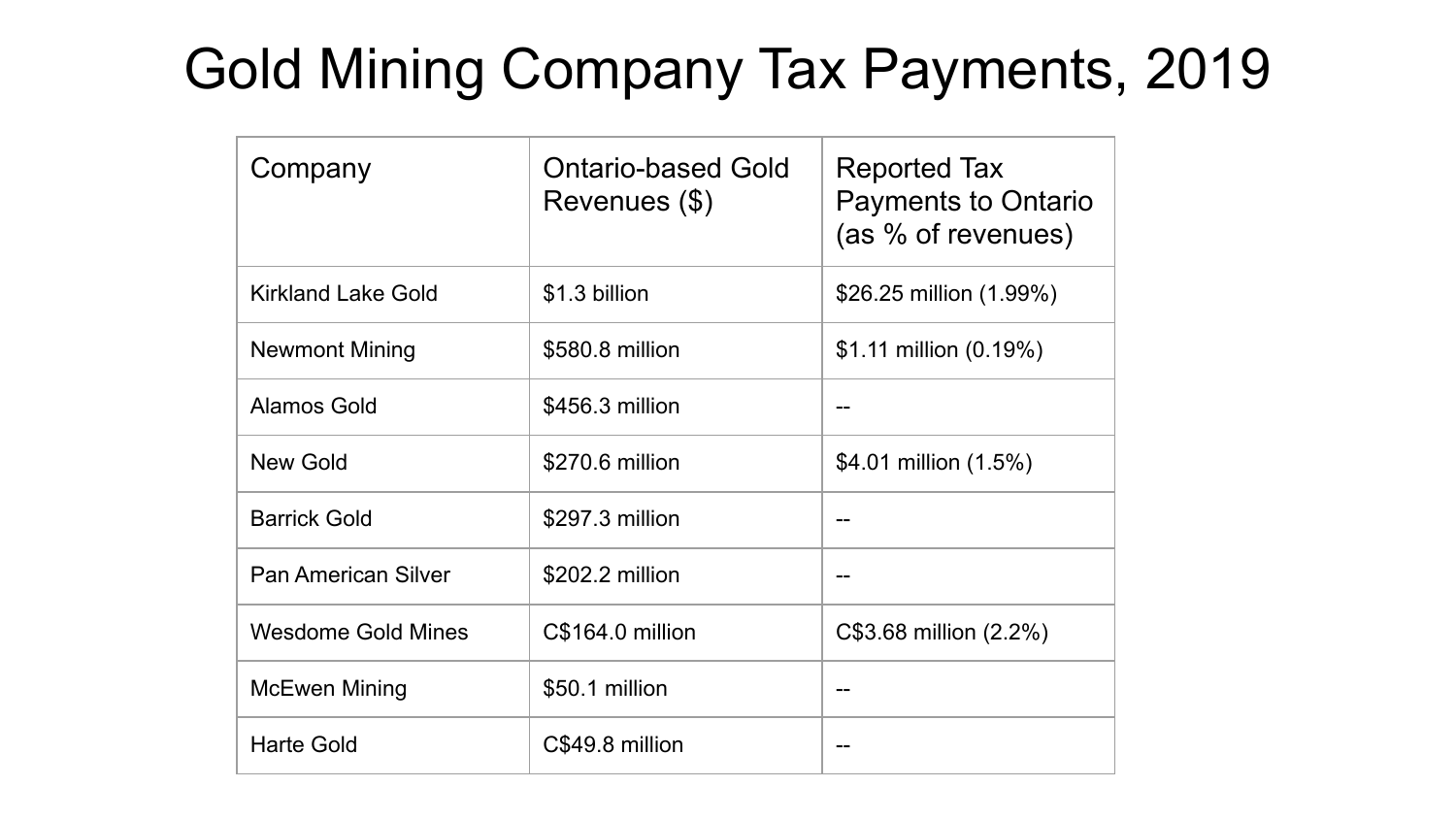# Flow-Through Shares & Mineral Exploration Tax **Credit**

• Flow-through shares allow mining companies to pass on ("flow through") their deductible exploration and development expenses to investors for tax purposes. Shareholders who purchase flow-through shares can deduct the expenses as if incurred directly

• The Mineral Exploration Tax Credit (METC) gives investors an additional 15% tax credit on top of the 100% deduction for the amount invested. The Fall Economic Statement 2018 extended the METC until March 31, 2024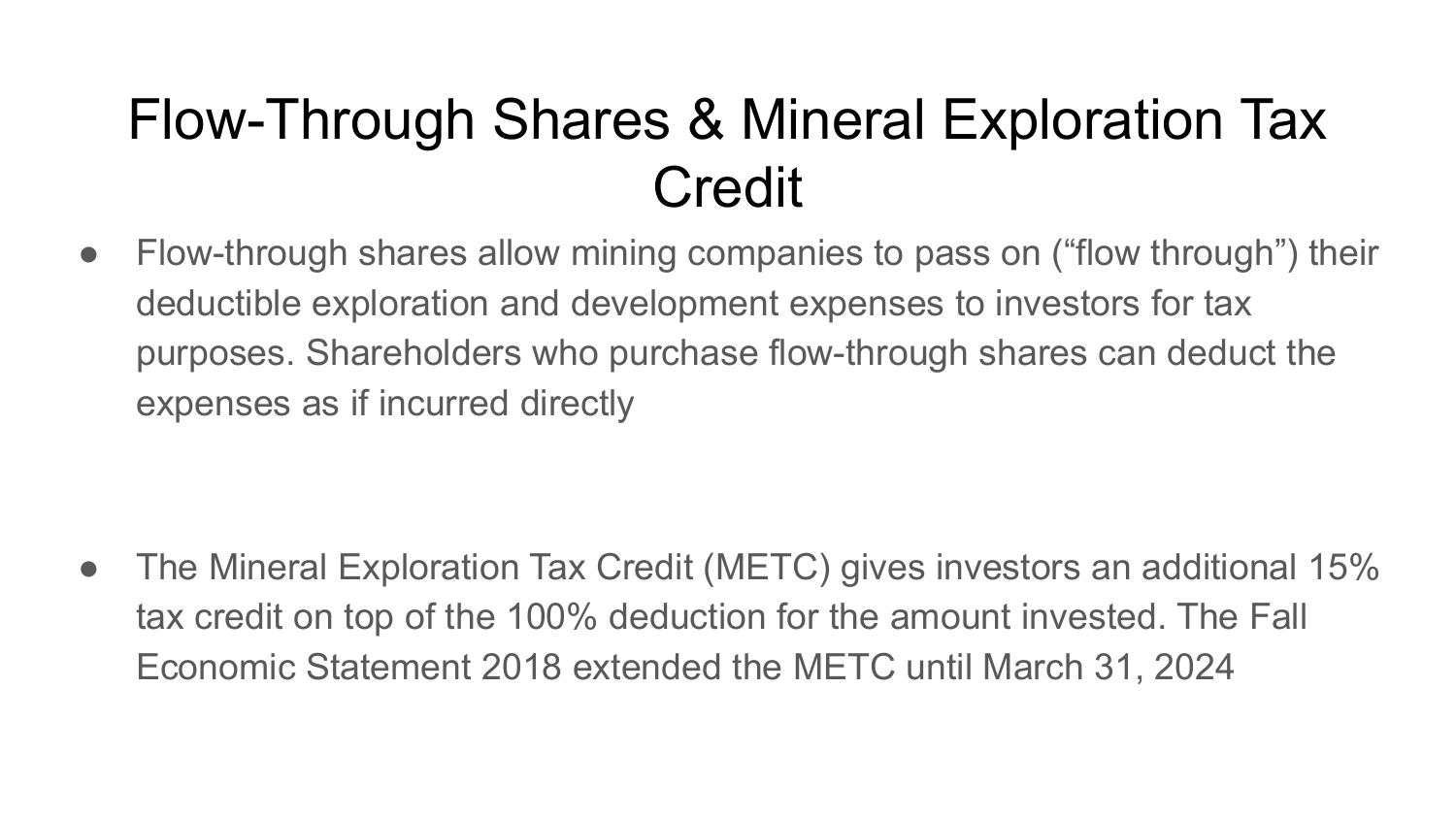

#### After-Tax Cost of a \$1,000 Investment in Flow-Through Shares Top Marginal Tax Rates (for the 2019 tax year)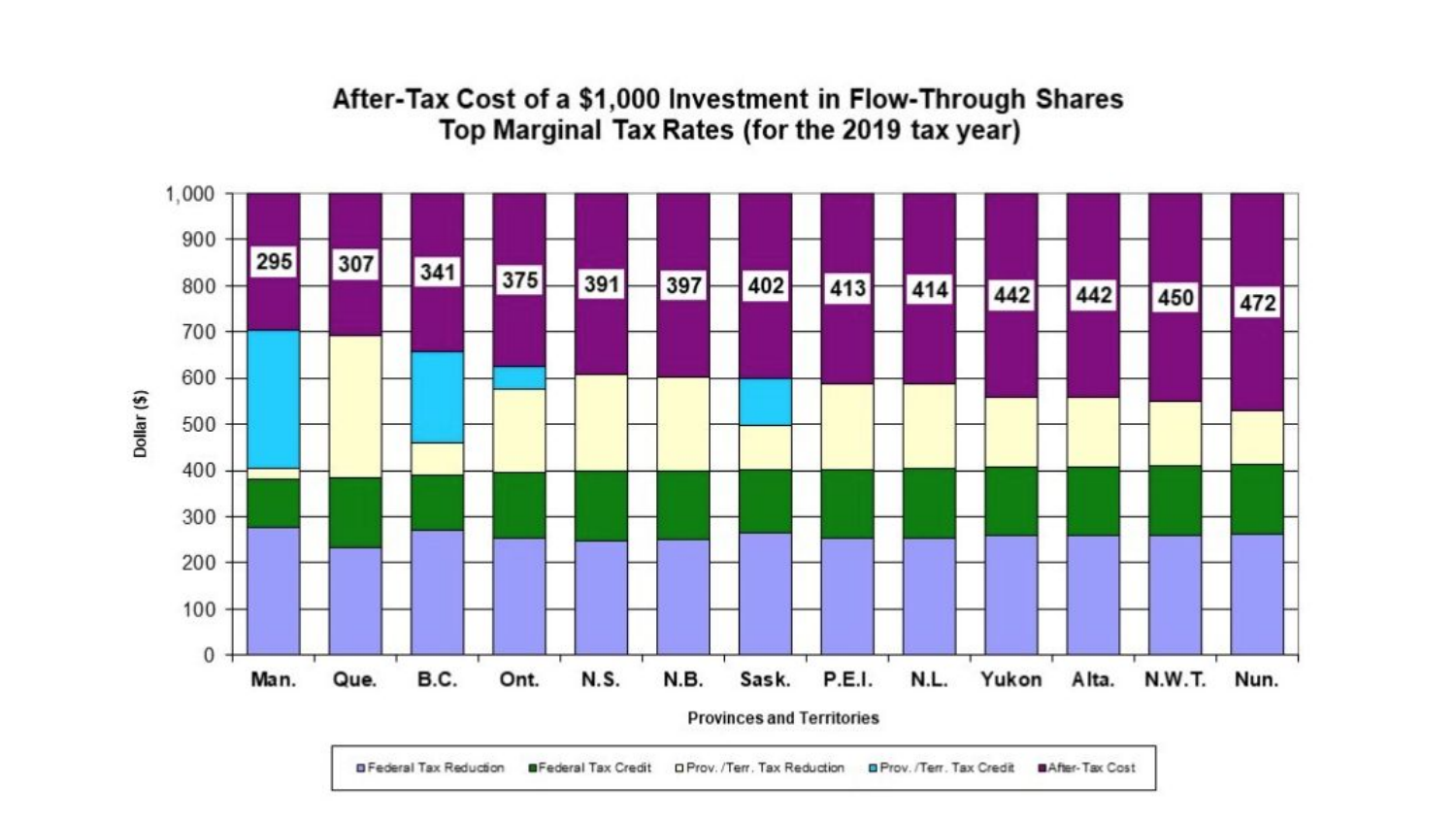#### Resource Revenue Sharing

- In theory, it's simple:
	- First Nations with resource revenue sharing agreements receive a portion of 40% of the annual mining tax and royalties from operational mines
	- 45% from future mines in areas covered by the agreements

- Revenues must be used for:
	- Economic development, eduction, health, community development and cultural development